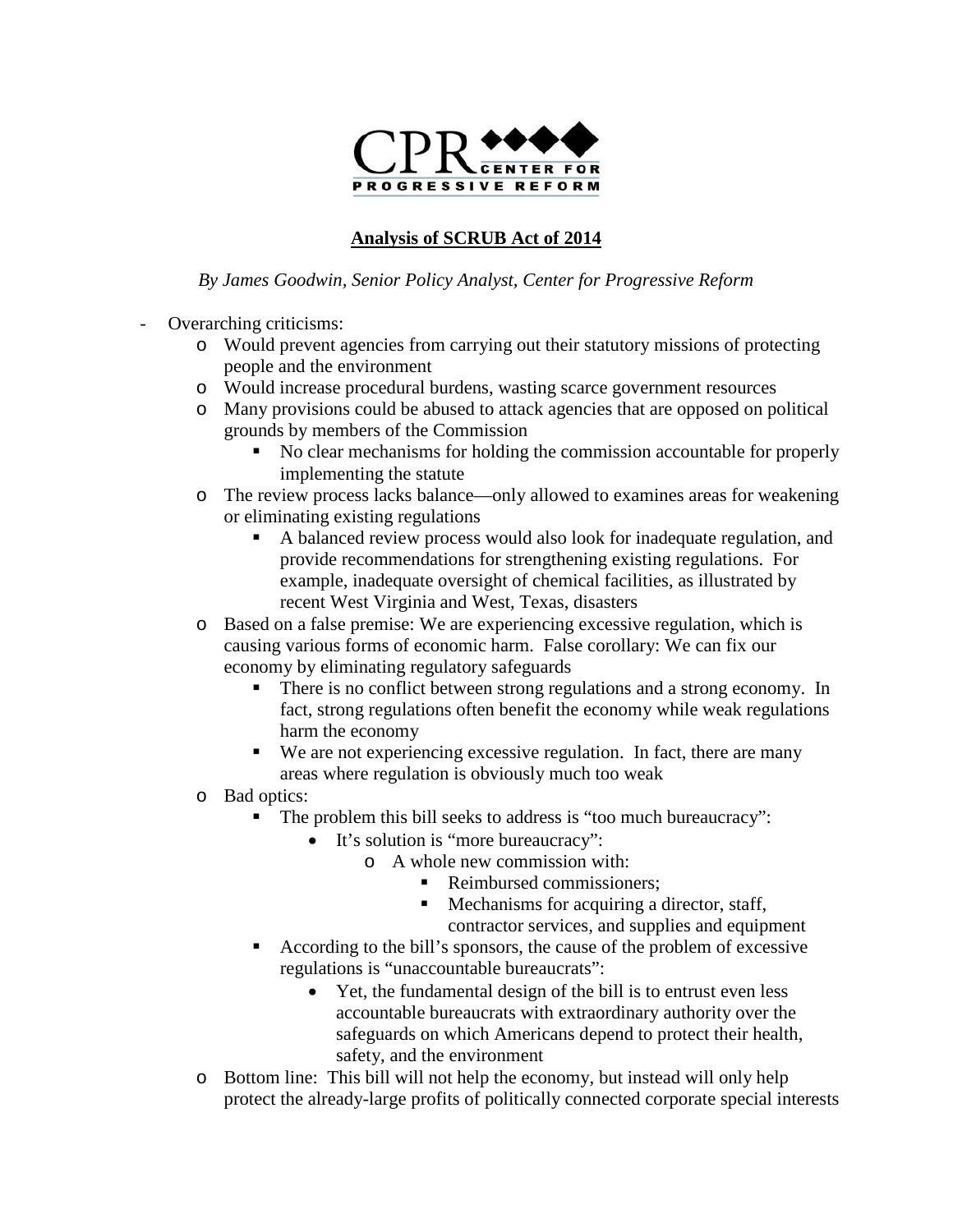by forcing people and the environment to continue to bear the costs of their harmful activities

- Specific criticisms:
	- o Title I:
		- Section 101(a): The Retrospective Regulatory Review Commission can only look for places to repeal or weaken regulations. Is improperly prohibited for looking for areas where new or stronger regulations are rightly needed—even if such regulations would have a positive overall benefit on the economy, as most do.
		- Section  $101(c)(3)$ : This provision could potentially enable the Commission to harass agencies by making unreasonable information demands that burden the agency and wastes scarce resources
		- Section 101(f)(3): Agencies already lack adequate personnel to carry out their core statutory missions; situation would be worsened if agencies were forced to detail staff to work for the Commission. This provision could also be abused to punish specific agencies that are opposed on political grounds by the Commission.
		- Section 101(h)(2):
			- This review would be largely duplicative of the one that agencies already carry out pursuant to Section 610 of the Regulatory Flexibility Act.
				- o That section establishes a detailed process for agencies to review existing regulations, seek public comment on them, and then make necessary adjustments. There is no evidence this section isn't working properly.
				- o The new review would waste scarce resources and introduce unnecessary burdens on agencies
			- The criteria for review of existing regulations are highly subjective; would give Commission virtually unfettered freedom to target regulations they dislike on political grounds or based on other improper considerations
				- o For example, criterion (G): "Whether the rule or set of rules inhibits innovation in or growth of the United States economy." This criterion lacks any real objective meaning, and can be twisted to cover nearly any regulation
		- Section  $101(h)(2)(B)$ : Note that in determining whether an existing regulation's benefits "justify" its costs, the Commission may only consider those benefits "to society within the United States." In other words, Commission couldn't consider benefits outside of the United States
			- Not clear how this geographic limitation would be interpreted or implemented
			- In any event, is clearly aimed at things like greenhouse gas regulations, which Republicans often criticize for primarily benefitting those outside of the United States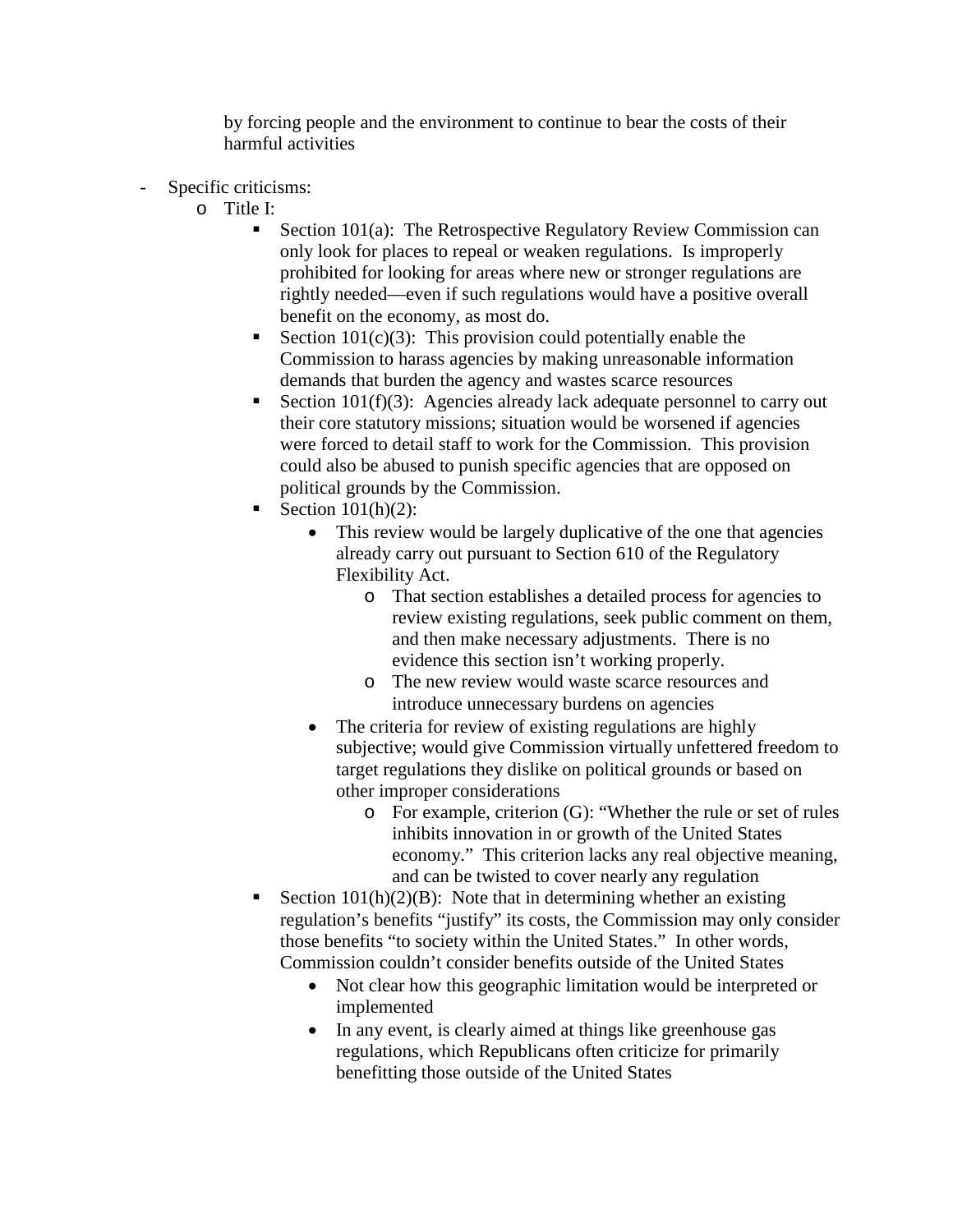- Section  $101(h)(4)(B)$ : Absolutely extraordinary that it singles out bigger rules (i.e., "major rules") for elimination or weakening on less than a majority vote (i.e., 4 out of 9 commissioners votes would be sufficient). Fundamentally anti-democratic to allow a minority of non-elected commission members veto a regulation authorized by law that was adopted by the constitutionally mandated process
- Section  $101(h)(5)(A)(iv)$ : Clear that industry will take full advantage of this opportunity to provide the Commission with a hit list of regulations they oppose.
	- No doubt that most of the regulations targeted for repeal or weakening will come in response to these industry submissions
	- Yet, no way for interested public to participate in process to defend regulations are the subject of these submissions
- Section  $101(i)(2)(C)$ : I'm genuinely confused by this "Resolution of Disapproval" process. The way it reads now, it almost seems like Congress can only disapprove all of the Commission's recommendations for immediate repeal or weakening of regulations at the end of the Commission's three-year term. Is that correct?
- Section 101(1): Extraordinary that this bill would take money from resources-strapped agencies to fund this nonsense.
	- It also seems like this would provide the Commission with hundreds of millions of dollars (i.e., at least \$25 million from each agency subject to the review?). How much money does this Commission really need?

## o Title II:

- Section 201(a):
	- Note that this cut-go procedure applies to every new rule—not just bigger ones (e.g., "major" or "economically significant" rules). This would be extremely disruptive of agencies' ability to carry out their statutory missions
		- o Agencies do all kinds of small, routine rules that would probably impose modest costs. For example, the FAA's airworthiness directives, the Coast Guard's security zones, NOAA's rules governing fisheries
		- o These would all be blocked unless or until the agency repeals or weakens an existing regulation or somehow gets Congress to actually pass resolution of approval overriding the cut-go procedure
		- o There really needs to be an exemption for these small, routine rules
	- Note that because cut-go procedures apply to every rule, this means that agencies must now do at least a cost analysis of every rule they issue (used to only have to do this for major and economically significant rules)